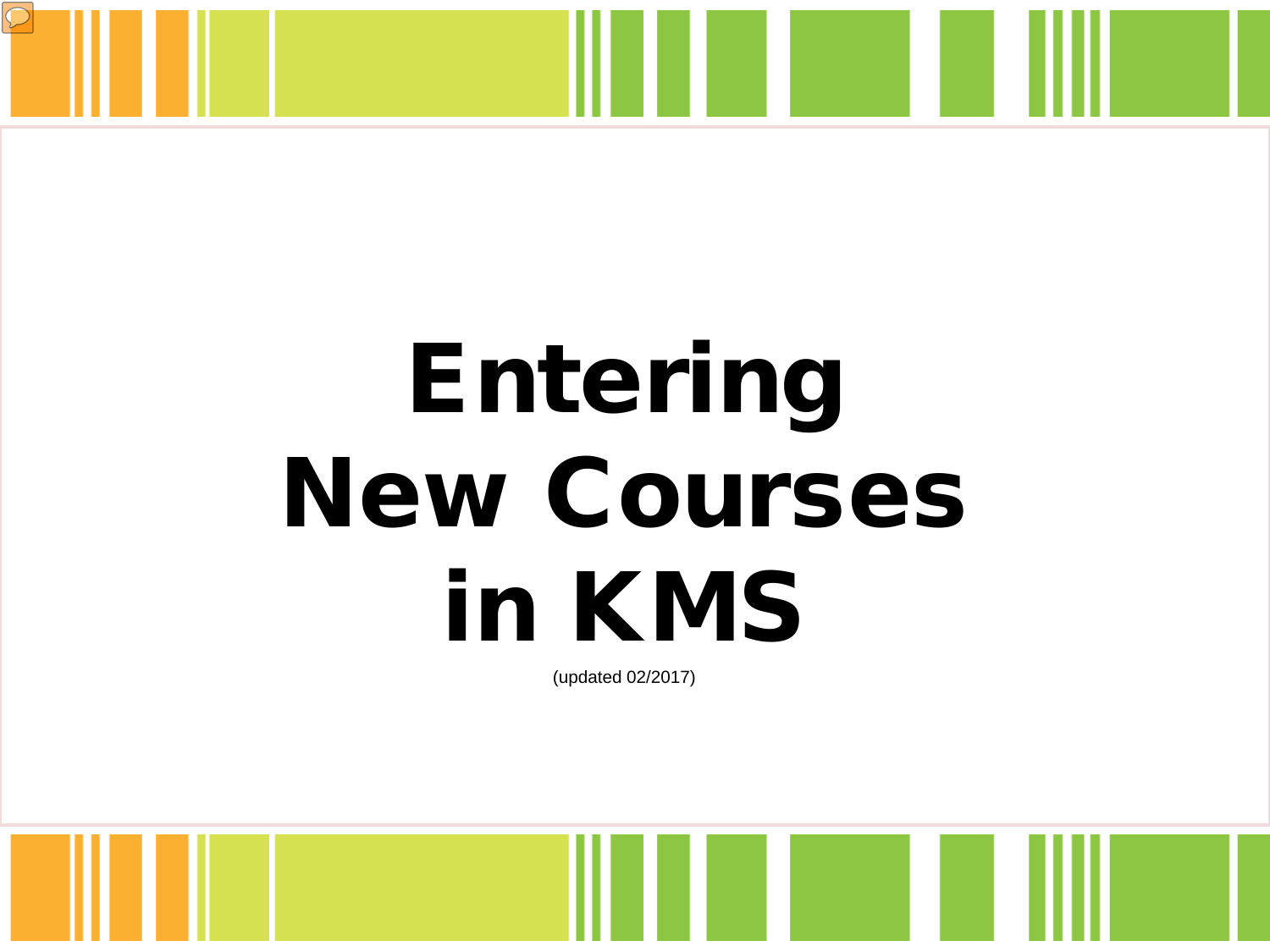#### First Steps

College user must contact TCSG to have CPS create a blank course shell

College user will then access course shell in **Program Management Application** to fill in content



TECHNICAL COLLEGE SYSTEM OF GEORGIA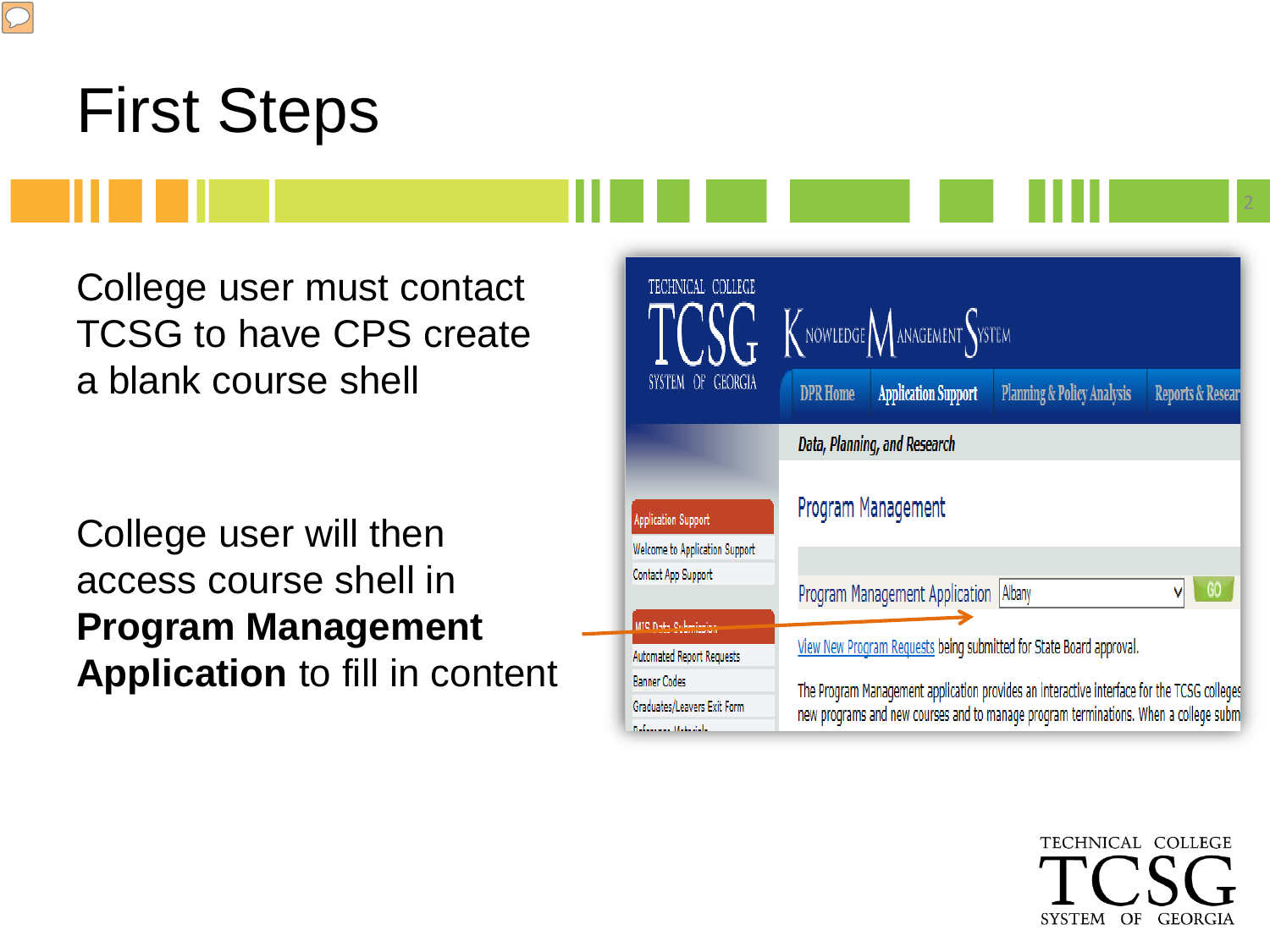#### Welcome Screen

Navigate the cursor to the **Courses** drop down menu and select **Course Management**

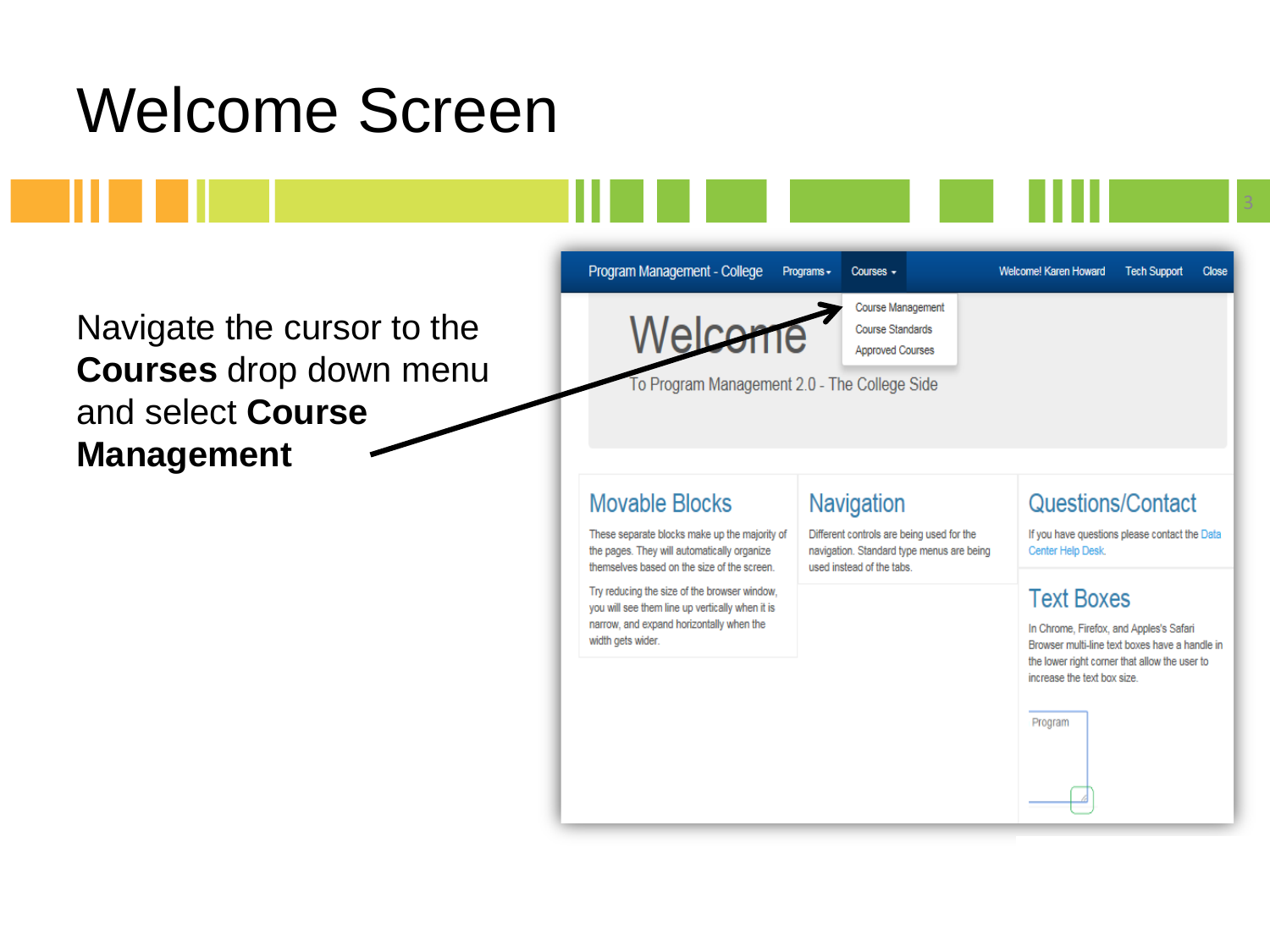

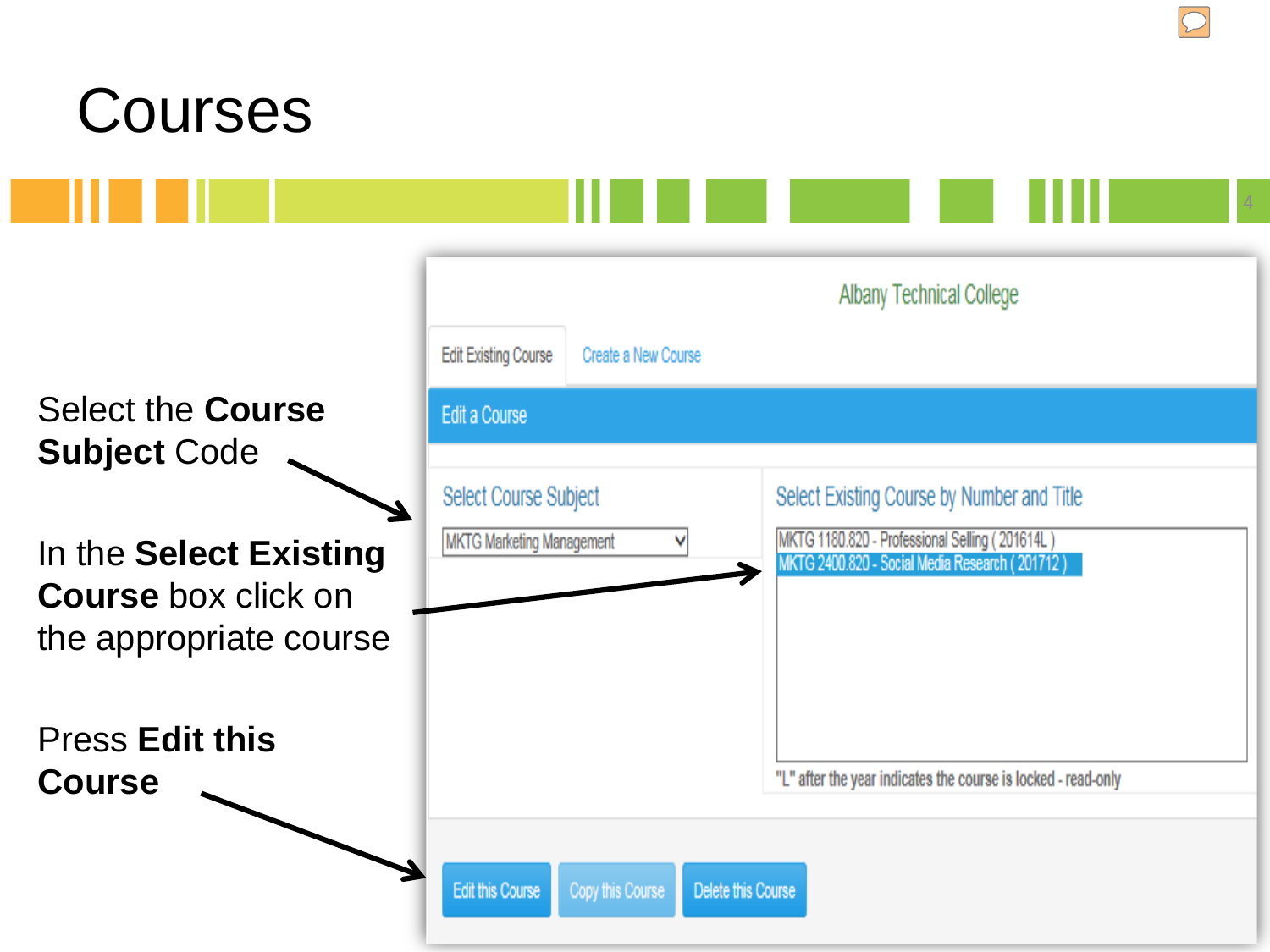



Course information is entered under the following headers:



**Course Description & General Information**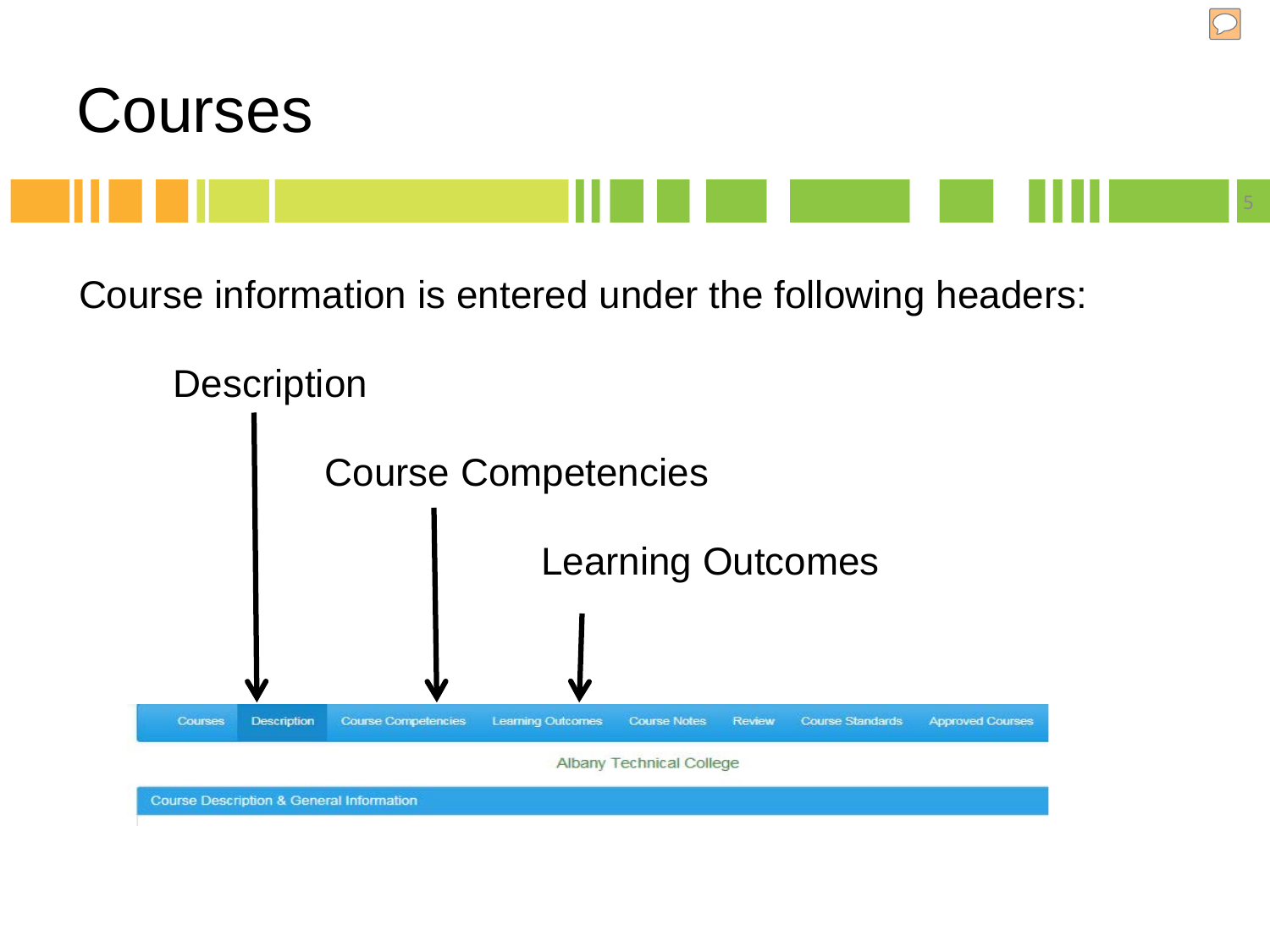# **Description**

The **Description** screen already has some data entered (by the CPS) as illustrated

Scroll down to enter **Prerequisites**  and **Corequisite s**

| Course Description & General Information                                      |                                                                                                                                                                                                                                                                                                                                                                                                                                                                                                          |                  |  |  |  |  |  |
|-------------------------------------------------------------------------------|----------------------------------------------------------------------------------------------------------------------------------------------------------------------------------------------------------------------------------------------------------------------------------------------------------------------------------------------------------------------------------------------------------------------------------------------------------------------------------------------------------|------------------|--|--|--|--|--|
| MKTG 2400.820 - Social Media Research (version 201712)                        |                                                                                                                                                                                                                                                                                                                                                                                                                                                                                                          |                  |  |  |  |  |  |
| Course Title                                                                  | <b>Banner Course Title</b>                                                                                                                                                                                                                                                                                                                                                                                                                                                                               | Learning Support |  |  |  |  |  |
| Social Media Research                                                         | Social Media Research                                                                                                                                                                                                                                                                                                                                                                                                                                                                                    | OYes ONo         |  |  |  |  |  |
| imit 100 characters                                                           | limit 30 characters                                                                                                                                                                                                                                                                                                                                                                                                                                                                                      |                  |  |  |  |  |  |
| Standard or Institutionally Developed                                         | <b>Course Description</b>                                                                                                                                                                                                                                                                                                                                                                                                                                                                                |                  |  |  |  |  |  |
| Albany<br>Athens<br>Atlanta<br>Augusta                                        | This course explores the environment and current trends of social media as it relates to marketing<br>functions. Topics include: history of the internet and social media, social media dashboards, legal<br>issues of social media, outsourcing vs. in-house administration, and the current social media<br>ecosystem including applications in the following areas: communication, collaboration/authority<br>building, multimedia, reviews and opinions, and entertainment.<br>Limit 1000 characters |                  |  |  |  |  |  |
| Bainbridge<br>Central Georgia<br>Select college if institutionally developed) |                                                                                                                                                                                                                                                                                                                                                                                                                                                                                                          |                  |  |  |  |  |  |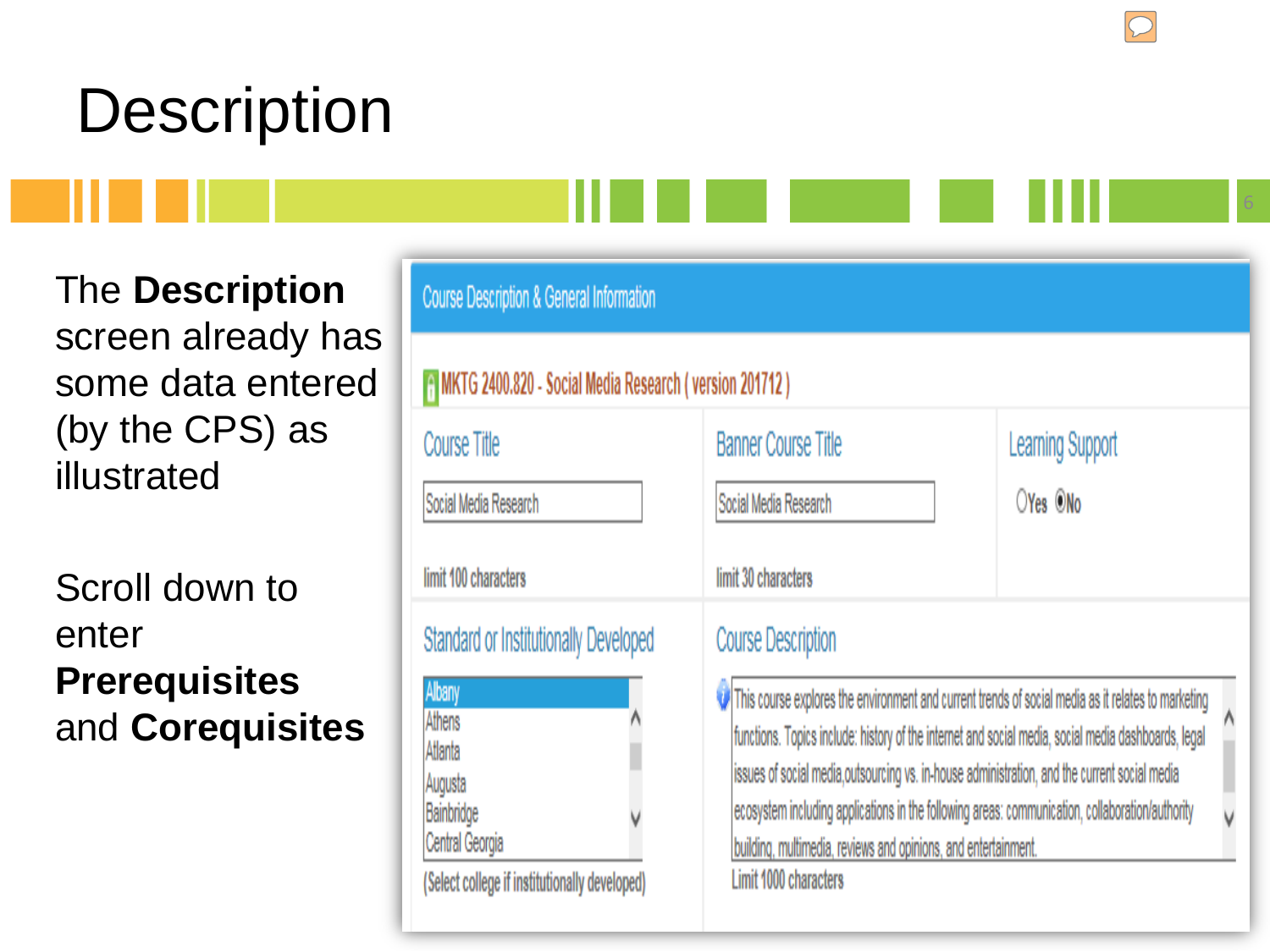#### Description (cont'd)

If a **prerequisite course** is required then scroll through courses and click on it

Next click **Add**

If **prerequisite** is a conditional statement then click the **Describe Options**  button and enter conditions

Press **Save & Continue**

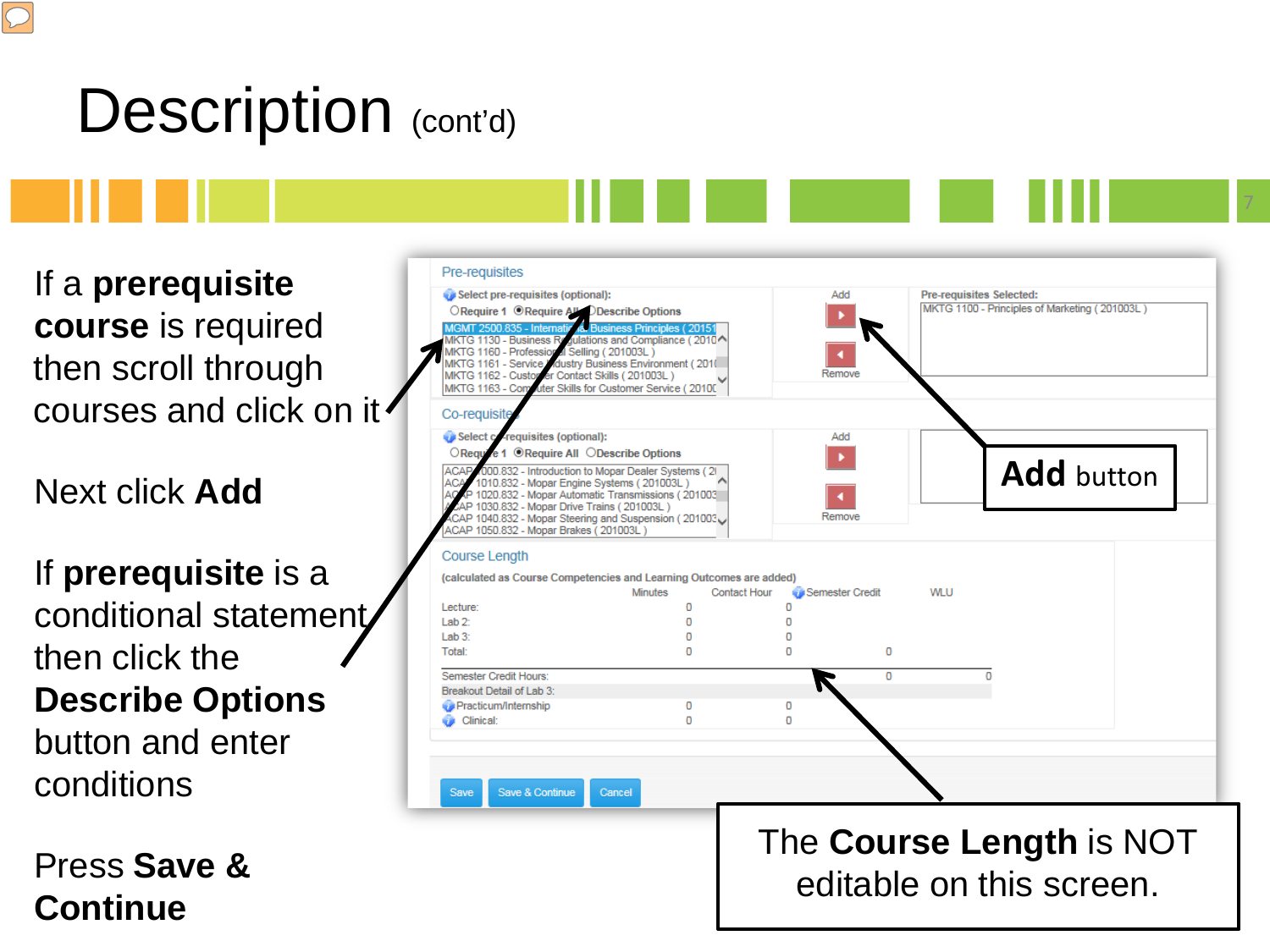## Course Competencies

| Click on <b>Add New</b>                                                                  | Program Management - College                                                                                      | Programs-                          | Courses -                                                                               |  |
|------------------------------------------------------------------------------------------|-------------------------------------------------------------------------------------------------------------------|------------------------------------|-----------------------------------------------------------------------------------------|--|
| <b>Competency</b>                                                                        | <b>Description</b><br>Courses                                                                                     | <b>Course Competencies</b>         | <b>Learning Outcomes</b>                                                                |  |
| <b>Enter the first Course</b><br><b>Competency</b> in the<br>Description box             | <b>Course Competencies</b><br>MKTG 2400.820 - Social Media Research (version 201712)<br><b>Add New Competency</b> |                                    |                                                                                         |  |
| Normally the <b>Order</b> box is<br>left blank                                           | <b>The Competency</b><br><b>Competency Descrip</b>                                                                | History of social media            |                                                                                         |  |
| Enter the <b>contact minutes</b><br>as appropriate for Lecture,<br>Lab 2, and Lab 3 time | Order<br>Course Competency Length<br>(enter minutes in whole umbers with no decimals)                             |                                    | Enter the order in which you wish this Competency to appear (leave blank to add at end) |  |
| <b>Press Save</b>                                                                        | Lecture                                                                                                           | Minutes                            | Contact Unit<br>100                                                                     |  |
| Repeat above steps for<br>each competency                                                | Lab 2<br>Lab <sub>3</sub><br>Total                                                                                | Demonstration V<br>Demonstration V | 100<br>0.13                                                                             |  |
| Press Save & Continue                                                                    | <b>Semester Credit Hours</b>                                                                                      |                                    | 0                                                                                       |  |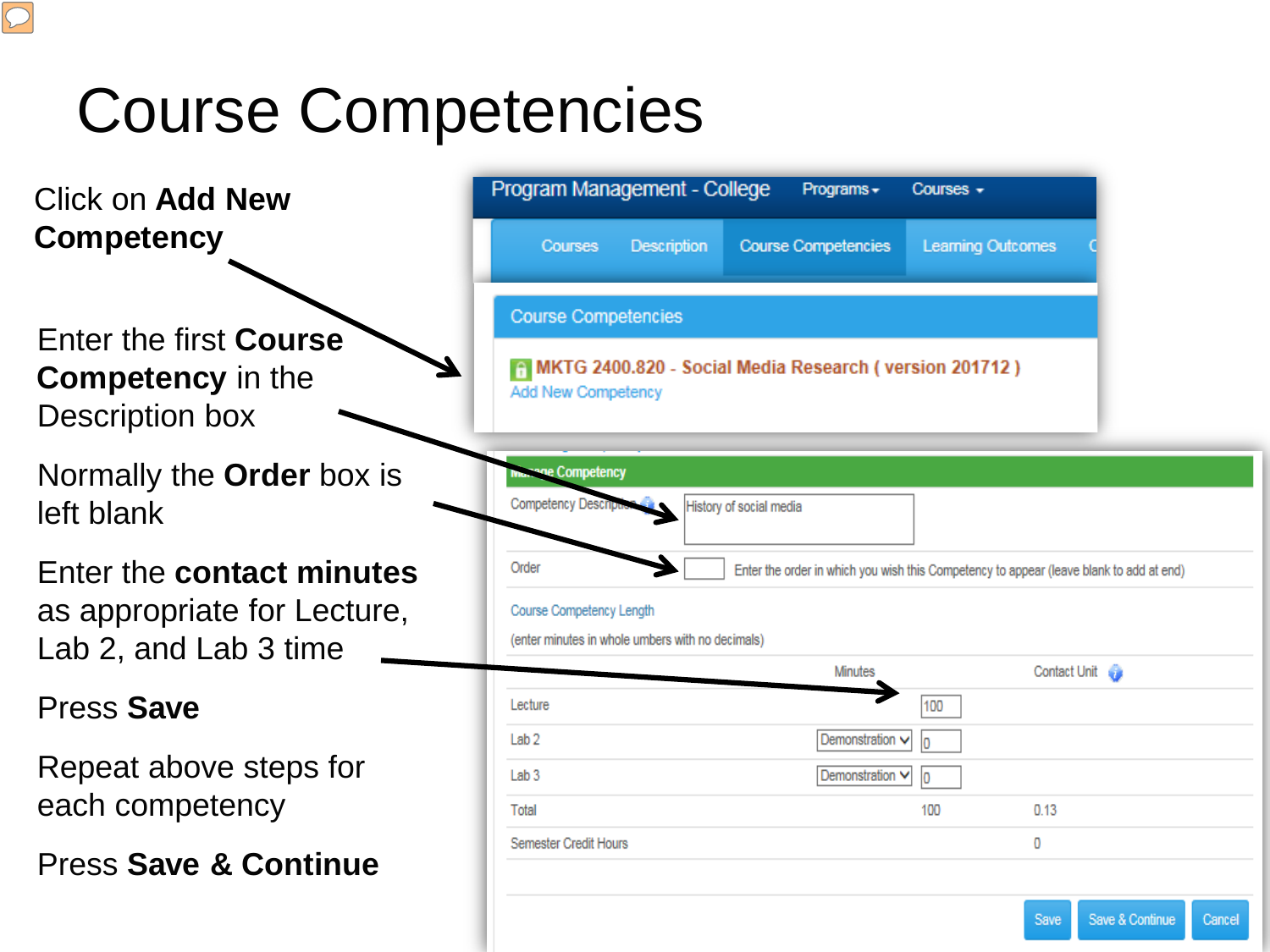#### Course Competencies (cont'd)

**Course Competencies** automatically appear at bottom of screen as they are saved.

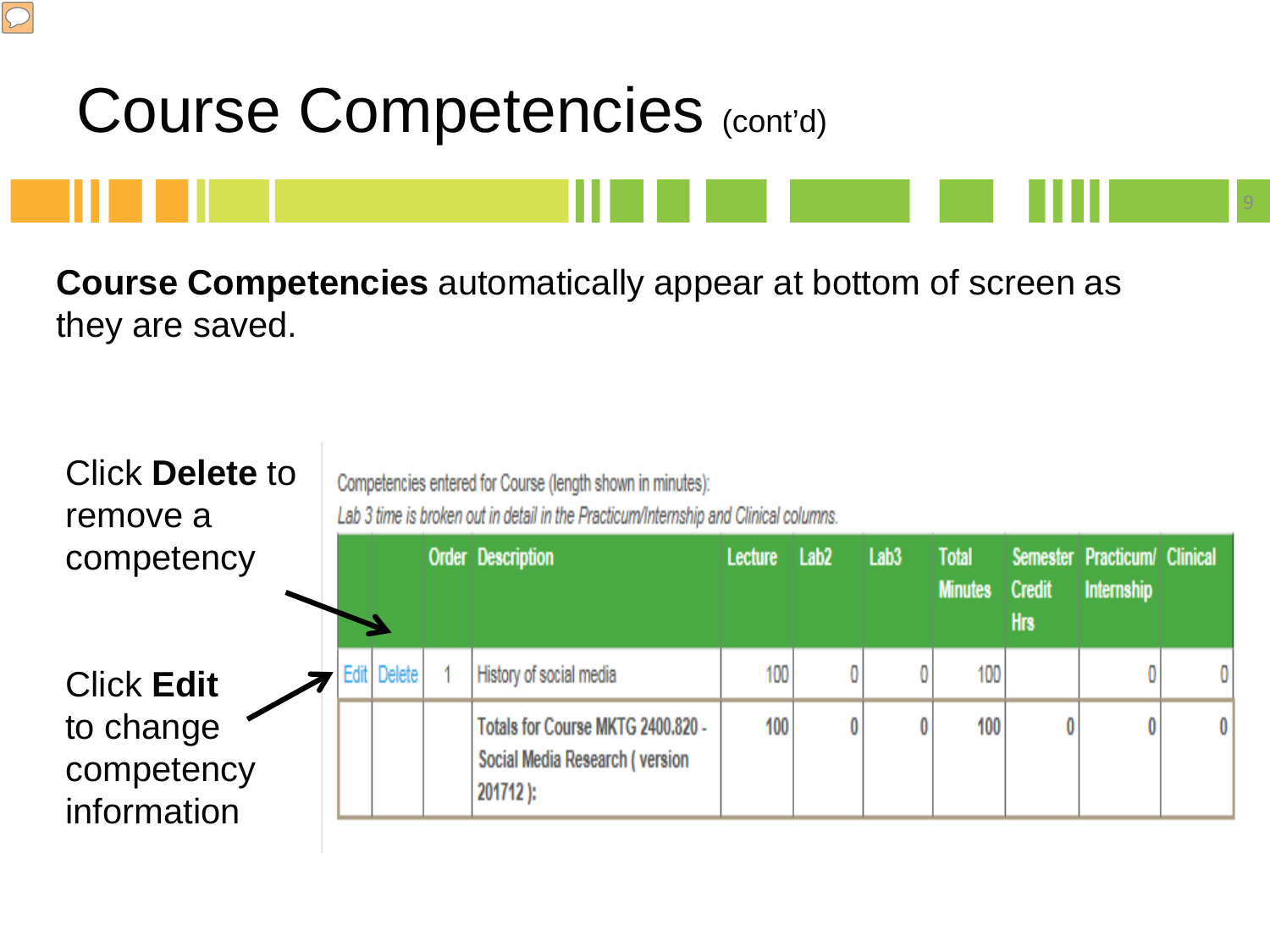

#### Learning Outcomes

**Competencies** are automatically listed on the **Learning Outcomes** screen.

|                                                    | <b>Courses</b>                  | <b>Description</b>              | <b>Course Competencies</b>                               | Learning Outcomes | <b>Course Notes</b>             | Review |
|----------------------------------------------------|---------------------------------|---------------------------------|----------------------------------------------------------|-------------------|---------------------------------|--------|
|                                                    |                                 |                                 |                                                          |                   | <b>Albany Technical College</b> |        |
|                                                    | <b>Course Learning Outcomes</b> |                                 |                                                          |                   |                                 |        |
| <b>Select a Competency</b>                         |                                 |                                 | MKTG 2400.820 - Social Media Research (version 201712)   |                   |                                 |        |
|                                                    |                                 | <b>Select Course Competency</b> |                                                          |                   |                                 |        |
|                                                    |                                 | Select History of social media  |                                                          |                   |                                 |        |
| <b>Click on Add New</b><br><b>Learning Outcome</b> | <b>History of social media</b>  |                                 |                                                          |                   |                                 |        |
|                                                    | Add New Competency Outcome      |                                 |                                                          |                   |                                 |        |
|                                                    |                                 |                                 | No Learning Outcomes entered for this Course Competency. |                   |                                 |        |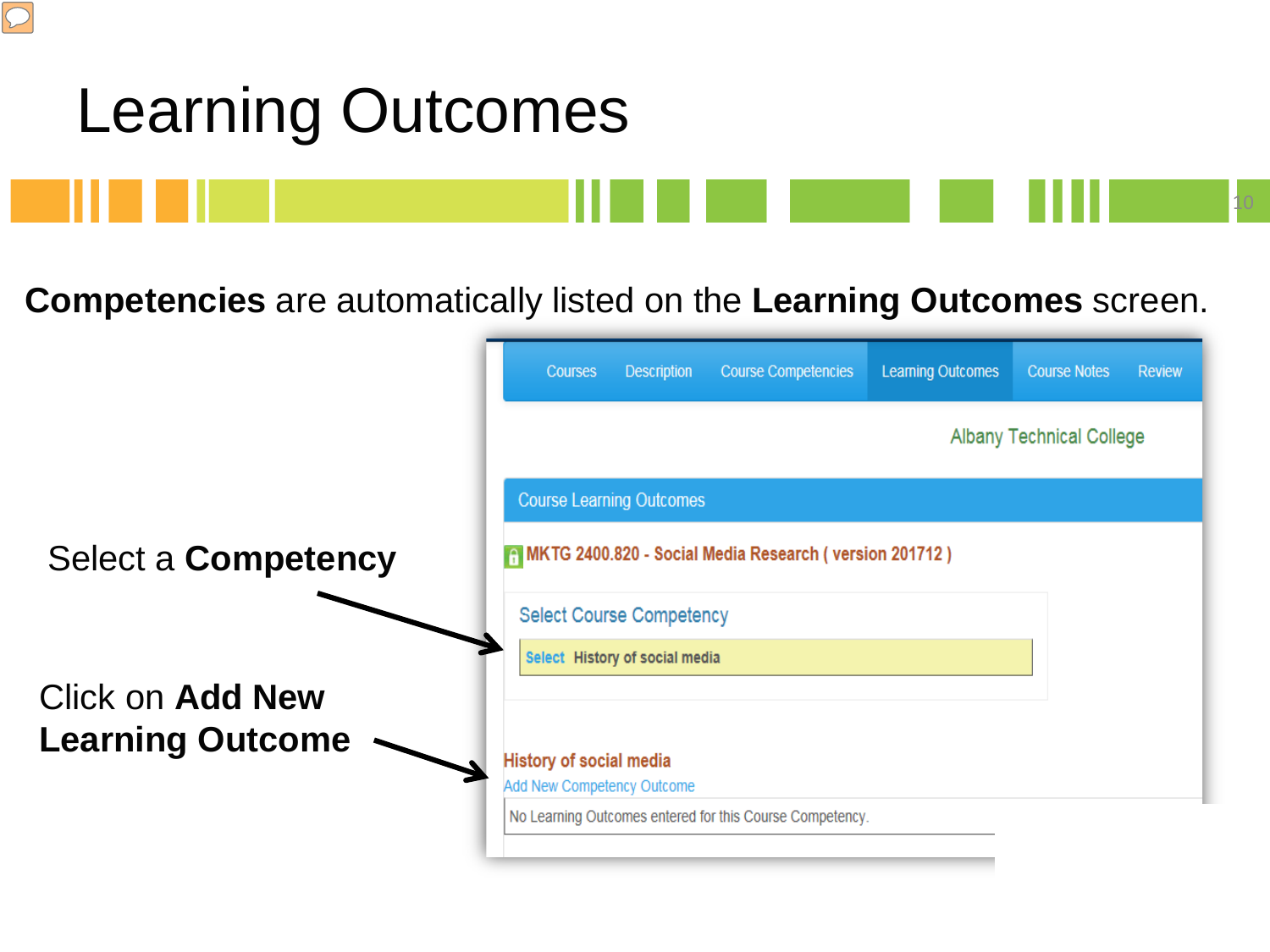#### Learning Outcomes (cont'd)

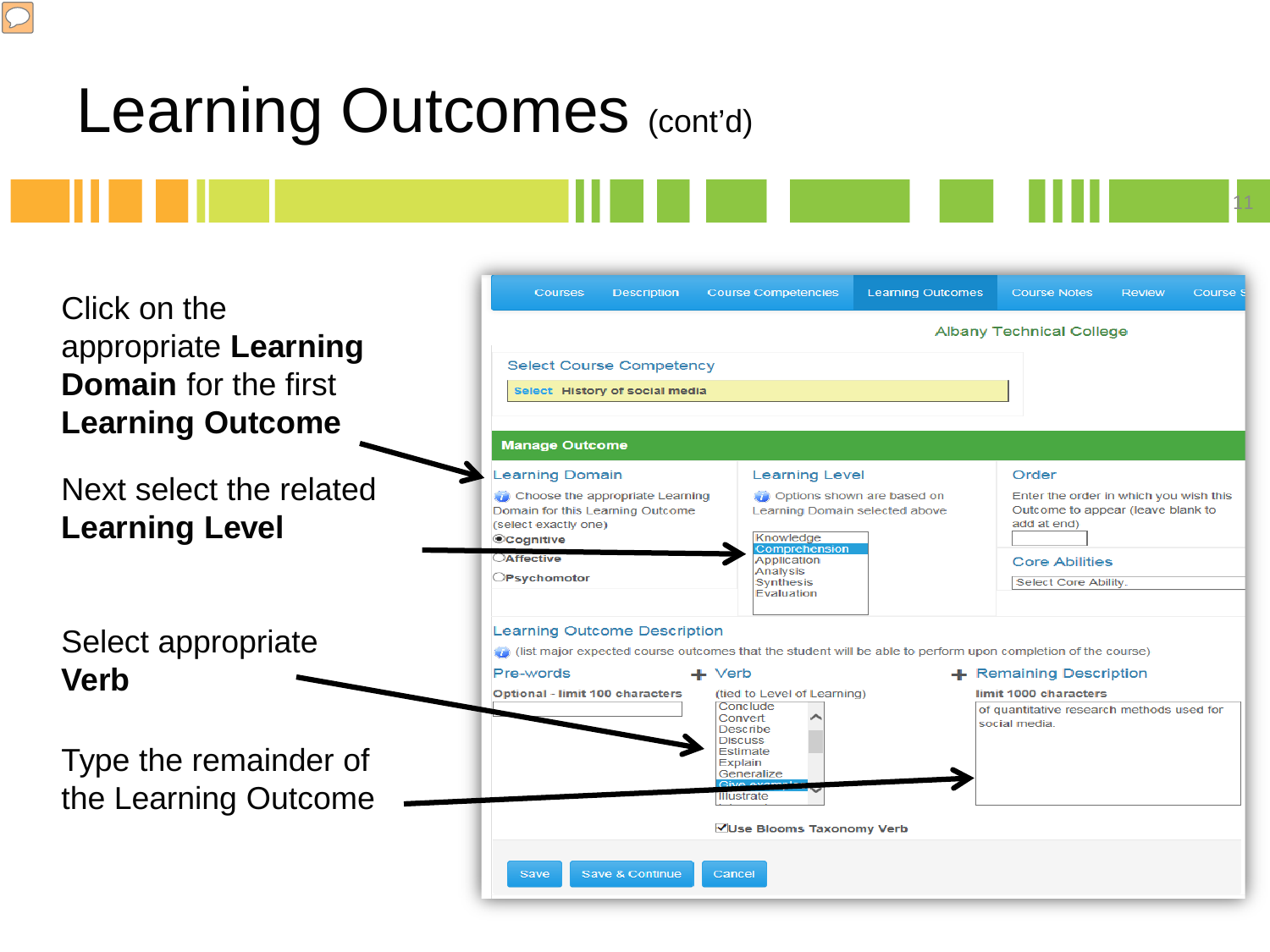## Learning Outcomes (cont'd)



12

**Continue**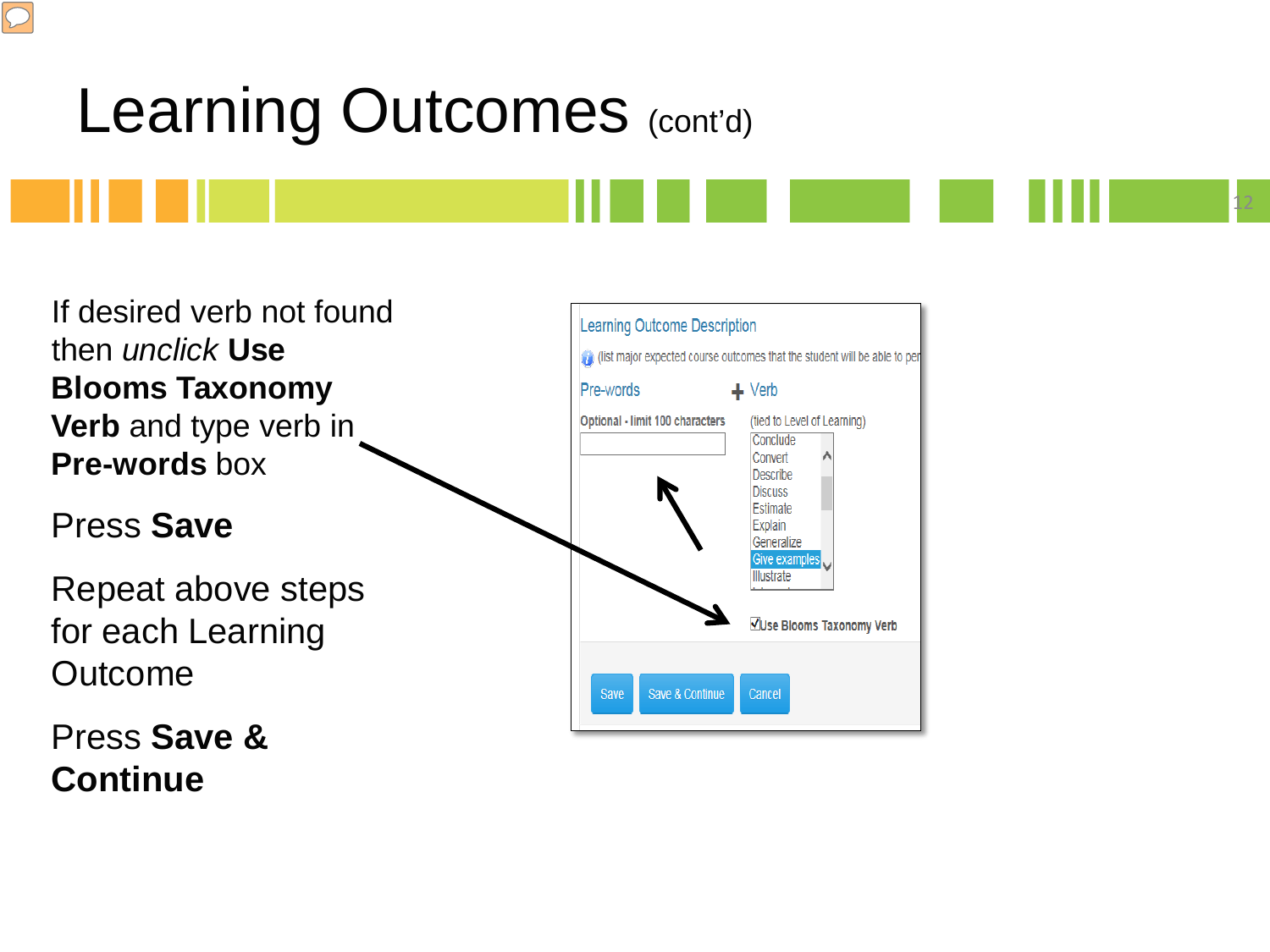#### Learning Outcomes (cont'd)

**Learning Outcomes** automatically appear at bottom of screen as they are saved.

remove one Click **Edit** to change information for a Learning **Outcome** 

Click **Delete** to

|                                     |       | <b>Select Course Competency</b> |                        |                          |
|-------------------------------------|-------|---------------------------------|------------------------|--------------------------|
| Select History of social media      |       |                                 |                        |                          |
| <b>Select Social Media Auditing</b> |       |                                 |                        |                          |
|                                     |       |                                 |                        |                          |
|                                     |       |                                 |                        |                          |
|                                     |       |                                 |                        |                          |
| <b>Social Media Auditing</b>        |       |                                 |                        |                          |
| Add New Competency Outcome          |       |                                 |                        |                          |
|                                     | Order | <b>Description</b>              | <b>Learning Domain</b> | <b>Level of Learning</b> |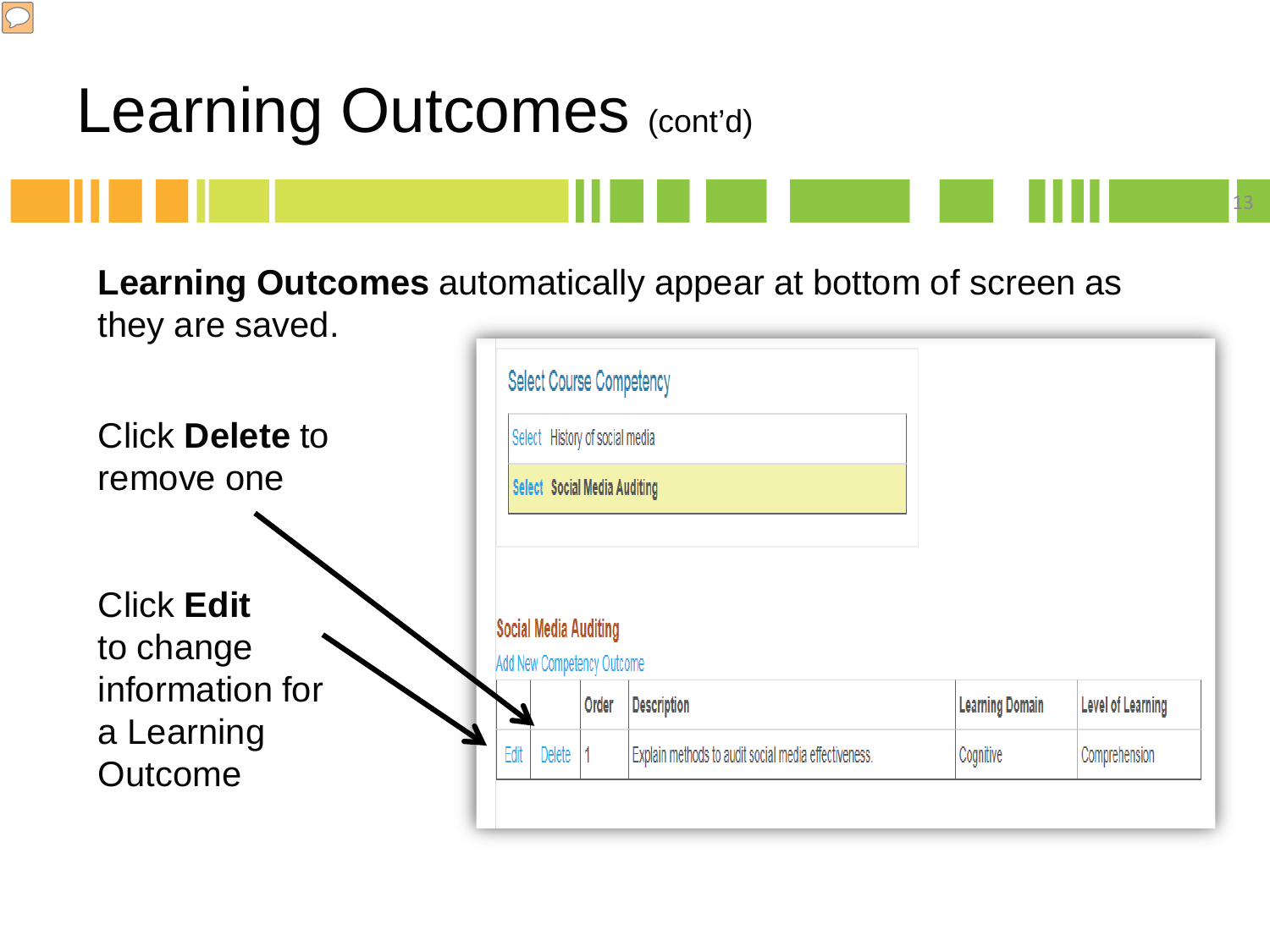

 $\sqrt{C}$ 

#### Review

Click on the **Review** tab

to: - view the entire course - use **PDF** to print the course or save the file to your computer

| <b>Description</b><br><b>Courses</b>                                                                                                                                                                                                                                                                                                                                                                                                                                        |                            |                                                                |                     |        |                         |                         |  |
|-----------------------------------------------------------------------------------------------------------------------------------------------------------------------------------------------------------------------------------------------------------------------------------------------------------------------------------------------------------------------------------------------------------------------------------------------------------------------------|----------------------------|----------------------------------------------------------------|---------------------|--------|-------------------------|-------------------------|--|
|                                                                                                                                                                                                                                                                                                                                                                                                                                                                             | <b>Course Competencies</b> | <b>Learning Outcomes</b>                                       | <b>Course Notes</b> | Review | <b>Course Standards</b> | <b>Approved Courses</b> |  |
|                                                                                                                                                                                                                                                                                                                                                                                                                                                                             |                            |                                                                |                     |        |                         |                         |  |
|                                                                                                                                                                                                                                                                                                                                                                                                                                                                             |                            |                                                                |                     |        |                         | Display as a PDF        |  |
| MKTG 2400.820 - Social Media Research ( version 201712 )                                                                                                                                                                                                                                                                                                                                                                                                                    |                            |                                                                |                     |        |                         |                         |  |
| <b>Un-lock Course</b><br><b>Lock Course</b>                                                                                                                                                                                                                                                                                                                                                                                                                                 |                            |                                                                |                     |        |                         |                         |  |
| Course Title                                                                                                                                                                                                                                                                                                                                                                                                                                                                |                            | <b>Huard or Institutionally Developed</b>                      |                     |        | Learning Support        |                         |  |
| Social Media Research                                                                                                                                                                                                                                                                                                                                                                                                                                                       |                            | $\Box$ Standard                                                |                     |        | N <sub>0</sub>          |                         |  |
|                                                                                                                                                                                                                                                                                                                                                                                                                                                                             |                            | Institutionally Developed College: Albany Technical<br>College |                     |        |                         |                         |  |
| <b>Course Description</b>                                                                                                                                                                                                                                                                                                                                                                                                                                                   |                            |                                                                |                     |        |                         |                         |  |
| This course explores the environment and current trends of social media as it relates to marketing functions. Topics include<br>history of the internet and social media, social media dashboards, legal issues of social media, outsourcing vs. in-house<br>administration, and the current social media ecosystem including applications in the following areas: communication,<br>collaboration/authority building, multimedia, reviews and opinions, and entertainment. |                            |                                                                |                     |        |                         |                         |  |
| Pre-requisites                                                                                                                                                                                                                                                                                                                                                                                                                                                              |                            |                                                                | Co-requisites       |        |                         |                         |  |
| Pre-requisites: All Required<br>MKTG 1100 - Principles of Marketing (201003L                                                                                                                                                                                                                                                                                                                                                                                                |                            |                                                                | Co-requisites: None |        |                         |                         |  |
| Course Length                                                                                                                                                                                                                                                                                                                                                                                                                                                               |                            |                                                                |                     |        |                         |                         |  |
| (calculated as Course Competencies and Learning Outcomes are added)                                                                                                                                                                                                                                                                                                                                                                                                         |                            |                                                                |                     |        |                         |                         |  |
|                                                                                                                                                                                                                                                                                                                                                                                                                                                                             | <b>Minutes</b>             | Contact Hour                                                   | Semester Credit     | WLU    |                         |                         |  |
| Lecture:                                                                                                                                                                                                                                                                                                                                                                                                                                                                    | 150                        | 3                                                              |                     |        |                         |                         |  |
| Lab2                                                                                                                                                                                                                                                                                                                                                                                                                                                                        | 150                        | 3                                                              |                     |        |                         |                         |  |
| Lab3<br>Total:                                                                                                                                                                                                                                                                                                                                                                                                                                                              | $\bf{0}$<br>300            | $\ddot{\phantom{0}}$<br>6                                      | 0.3                 |        |                         |                         |  |
|                                                                                                                                                                                                                                                                                                                                                                                                                                                                             |                            |                                                                |                     |        |                         |                         |  |
| Semester Credit Hours:<br>Breakout Detail of Lab 3                                                                                                                                                                                                                                                                                                                                                                                                                          |                            |                                                                | $\theta$            | 10.5   |                         |                         |  |
| Practicum/Internship                                                                                                                                                                                                                                                                                                                                                                                                                                                        | O                          | $\ddot{\phantom{0}}$                                           |                     |        |                         |                         |  |
| Clinical:                                                                                                                                                                                                                                                                                                                                                                                                                                                                   | $\theta$                   | $\theta$                                                       |                     |        |                         |                         |  |